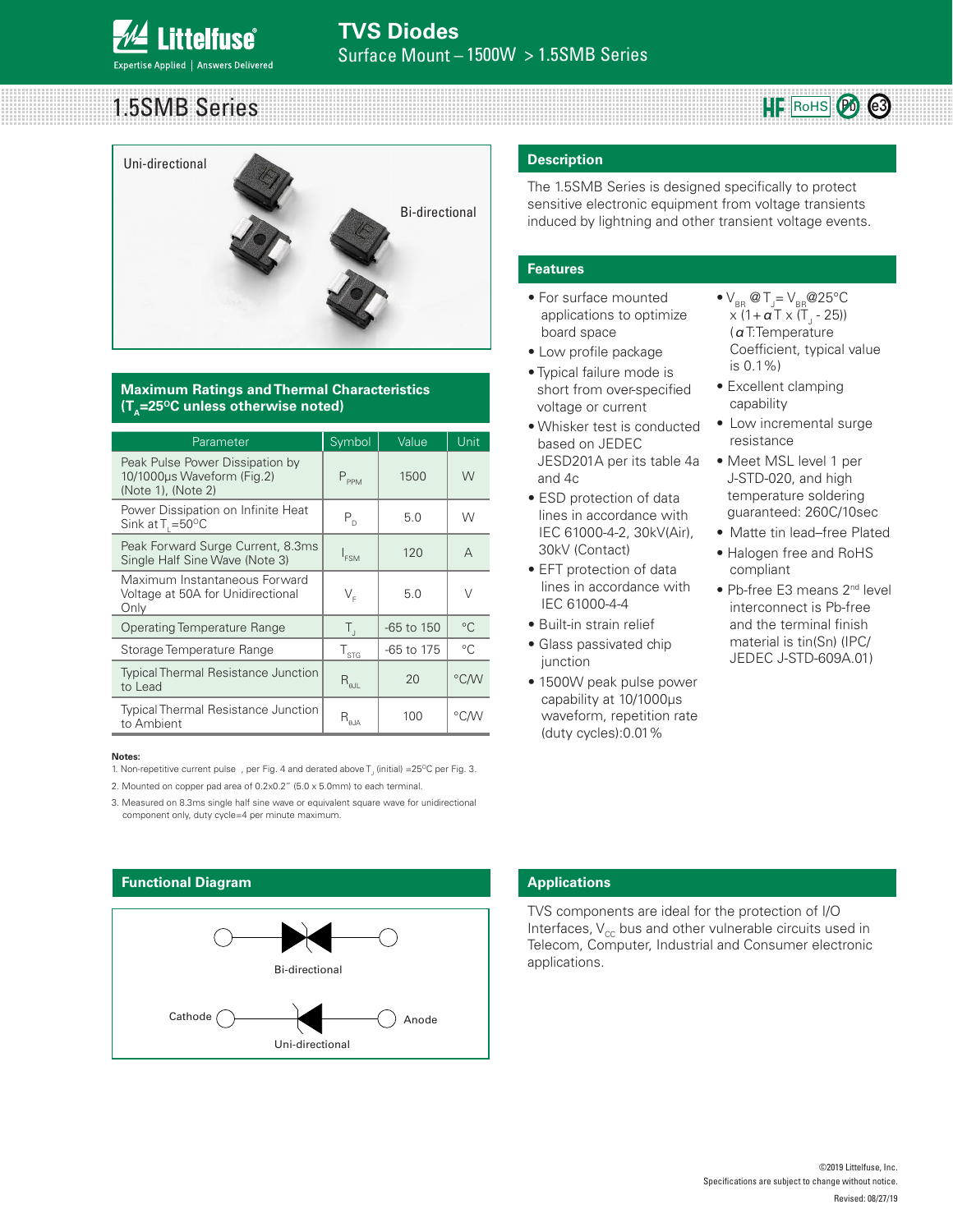

# **TVS Diodes** Surface Mount - 1500W > 1.5SMB Series

### **Electrical Characteristics** (T<sub>A</sub>=25°C unless otherwise noted)

| Part<br>Number<br>(Uni) | Part<br>Number<br>(Bi) | Marking          |                 | Reverse<br>Stand off                                                        | <b>Breakdown</b><br>Voltage V <sub>BB</sub><br>(Volts) @ I_ |       | Test<br>Current | Maximum<br>Clamping<br>Voltage $\sqrt{\ }_{\odot}$ | Maximum<br>Peak<br>Pulse                   | <b>Clamping</b><br>Voltage $\overline{V_c}$                  | Maximum Maximum<br>Peak<br>Pulse                 | Maximum<br>Reverse<br>Leakage I <sub>R</sub>   | <b>Maximum</b><br>Temperature                      |
|-------------------------|------------------------|------------------|-----------------|-----------------------------------------------------------------------------|-------------------------------------------------------------|-------|-----------------|----------------------------------------------------|--------------------------------------------|--------------------------------------------------------------|--------------------------------------------------|------------------------------------------------|----------------------------------------------------|
|                         |                        | <b>UNI</b>       | B <sub>1</sub>  | Voltage $\overline{\mathsf{V}_{\scriptscriptstyle{\mathsf{R}}}}$<br>(Volts) | <b>MIN</b>                                                  | MAX   | г.<br>(mA)      | $\circleda$<br>$(10/1000 \mu s)$<br>(V)            | Current $I_{\text{pp}}$ (10/1000µs)<br>(A) | $^{\circledR}$<br>$(8/20)_{\mu s}^{^{1}_{\text{pp}}}$<br>(V) | Current I <sub>pp</sub><br>$(8/20 \mu s)$<br>(A) | $@V_{R}$<br>$(\mu A)^{\overline{\phantom{a}}}$ | coefficient<br>of $\overline{V_{_{\rm BR}}}$ (%/C) |
| 1.5SMB20A               | 1.5SMB20CA             | H <sub>15</sub>  | <b>B15I</b>     | 17.1                                                                        | 19.0                                                        | 21.0  |                 | 27.7                                               | 54.9                                       | 34.8                                                         | 302.0                                            | 20                                             | 0.085                                              |
| 1.5SMB22A               | 1.5SMB22CA             | <b>H15K</b>      | <b>B15K</b>     | 18.8                                                                        | 20.9                                                        | 23.1  |                 | 30.6                                               | 49.7                                       | 35.0                                                         | 273.4                                            | 10                                             | 0.088                                              |
| 1.5SMB23A               | 1.5SMB23CA             | <b>H10L</b>      | <b>B10L</b>     | 20.0                                                                        | 22.0                                                        | 24.2  |                 | 33.2                                               | 45.0                                       | 35.0                                                         | 250.0                                            |                                                | 0.088                                              |
| 1.5SMB24A               | 1.5SMB24CA             | <b>H15N</b>      | <b>B15N</b>     | 20.5                                                                        | 22.8                                                        | 25.2  |                 | 33.2                                               | 45.0                                       | 42.9                                                         | 249.0                                            |                                                | 0.091                                              |
| 1.5SMB27A               | 1.5SMB27CA             | <b>H15P</b>      | <b>B15P</b>     | 23.1                                                                        | 25.7                                                        | 28.4  |                 | 37.5                                               | 40.5                                       | 48.4                                                         | 222.8                                            |                                                | 0.092                                              |
| 1.5SMB30A               | 1.5SMB30CA             | <b>H15S</b>      | <b>B15S</b>     | 25.6                                                                        | 28.5                                                        | 31.5  | 1               | 41.4                                               | 36.7                                       | 53.5                                                         | 201.9                                            |                                                | 0.093                                              |
| 1.5SMB33A               | 1.5SMB33CA             | <b>H15V</b>      | <b>B15V</b>     | 28.2                                                                        | 31.4                                                        | 34.7  |                 | 45.7                                               | 33.3                                       | 59.0                                                         | 183.2                                            | $\overline{1}$                                 | 0.094                                              |
| 1.5SMB36A               | 1.5SMB36CA             | H15Z             | <b>B15Z</b>     | 30.8                                                                        | 34.2                                                        | 37.8  |                 | 49.9                                               | 30.5                                       | 64.5                                                         | 167.8                                            |                                                | 0.096                                              |
| 1.5SMB39A               | 1.5SMB39CA             | N15B             | C15B            | 33.3                                                                        | 37.1                                                        | 41.0  |                 | 53.9                                               | 28.2                                       | 69.6                                                         | 155.1                                            | $\mathbf{1}$                                   | 0.097                                              |
| 1.5SMB43A               | 1.5SMB43CA             | N15D             | C15D            | 36.8                                                                        | 40.9                                                        | 45.2  |                 | 59.3                                               | 25.6                                       | 76.6                                                         | 140.8                                            |                                                | 0.098                                              |
| 1.5SMB47A               | 1.5SMB47CA             | <b>N15F</b>      | C15F            | 40.2                                                                        | 44.7                                                        | 49.4  |                 | 64.8                                               | 23.5                                       | 83.7                                                         | 129.3                                            |                                                | 0.099                                              |
| 1.5SMB51A               | 1.5SMB51CA             | N <sub>15G</sub> | C15G            | 43.6                                                                        | 48.5                                                        | 53.6  |                 | 70.1                                               | 21.7                                       | 90.6                                                         | 119.4                                            |                                                | 0.100                                              |
| 1.5SMB56A               | 1.5SMB56CA             | N <sub>15</sub>  | C <sub>15</sub> | 47.8                                                                        | 53.2                                                        | 58.8  |                 | 77.0                                               | 19.7                                       | 99.5                                                         | 108.4                                            | $\mathbf{1}$                                   | 0.101                                              |
| 1.5SMB62A               | 1.5SMB62CA             | <b>N15K</b>      | C15K            | 53.0                                                                        | 58.9                                                        | 65.1  |                 | 85.0                                               | 17.9                                       | 109.8                                                        | 98.5                                             |                                                | 0.102                                              |
| 1.5SMB68A               | 1.5SMB68CA             | <b>N15L</b>      | C15L            | 58.1                                                                        | 64.6                                                        | 71.4  |                 | 92.0                                               | 16.5                                       | 118.9                                                        | 90.8                                             |                                                | 0.103                                              |
| 1.5SMB75A               | 1.5SMB75CA             | <b>N15N</b>      | C15N            | 64.1                                                                        | 71.3                                                        | 78.8  |                 | 103.0                                              | 14.8                                       | 133.1                                                        | 81.4                                             |                                                | 0.104                                              |
| 1.5SMB82A               | 1.5SMB82CA             | <b>N15P</b>      | C15P            | 70.1                                                                        | 77.9                                                        | 86.1  |                 | 113.0                                              | 13.5                                       | 146.0                                                        | 74.3                                             |                                                | 0.105                                              |
| 1.5SMB91A               | 1.5SMB91CA             | <b>N15S</b>      | C15S            | 77.8                                                                        | 86.5                                                        | 95.5  |                 | 125.0                                              | 12.2                                       | 161.5                                                        | 67.1                                             |                                                | 0.106                                              |
| 1.5SMB100A              | 1.5SMB100CA   N15V     |                  | C15V            | 85.5                                                                        | 95.0                                                        | 105.0 |                 | 137.0                                              | 11.1                                       | 177.0                                                        | 61.1                                             |                                                | 0.106                                              |

### **I-V Curve Characteristics**





P<sub>PPM</sub> Peak Pulse Power Dissipation -- Max power dissipation

- **V<sub>R</sub>** Stand-off Voltage -- Maximum voltage that can be applied to the TVS without operation
- **V<sub>BR</sub> Breakdown Voltage** -- Maximum voltage that flows though the TVS at a specified test current (I<sub>r</sub>)
- **V<sub>c</sub>** Clamping Voltage -- Peak voltage measured across the TVS at a specified I<sub>PPM</sub> (peak impulse current)
- **I<sub>R</sub>** Reverse Leakage Current -- Current measured at V<sub>R</sub>
- **V<sub>F</sub>** Forward Voltage Drop for Uni-directional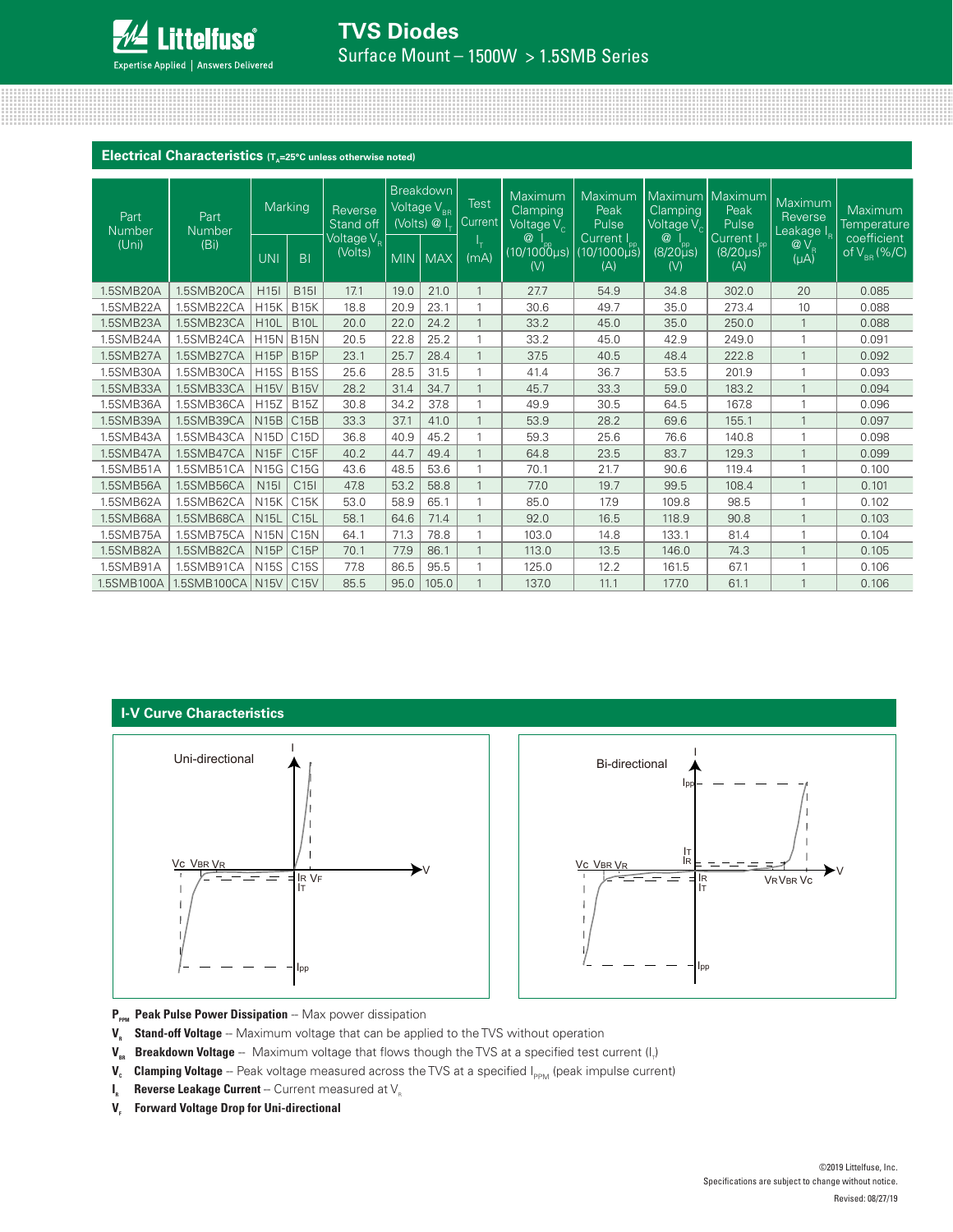

### Ratings and Characteristic Curves (T<sub>A</sub>=25°C unless otherwise noted)



**Figure 3 - Peak Pulse Power Derating Curve Figure 4 - Pulse Waveform**











**Figure 6 - Maximum Non-Repetitive Peak Forward Surge Current Uni-Directional Only**



©2019 Littelfuse, Inc. Specifications are subject to change without notice. Revised: 08/27/19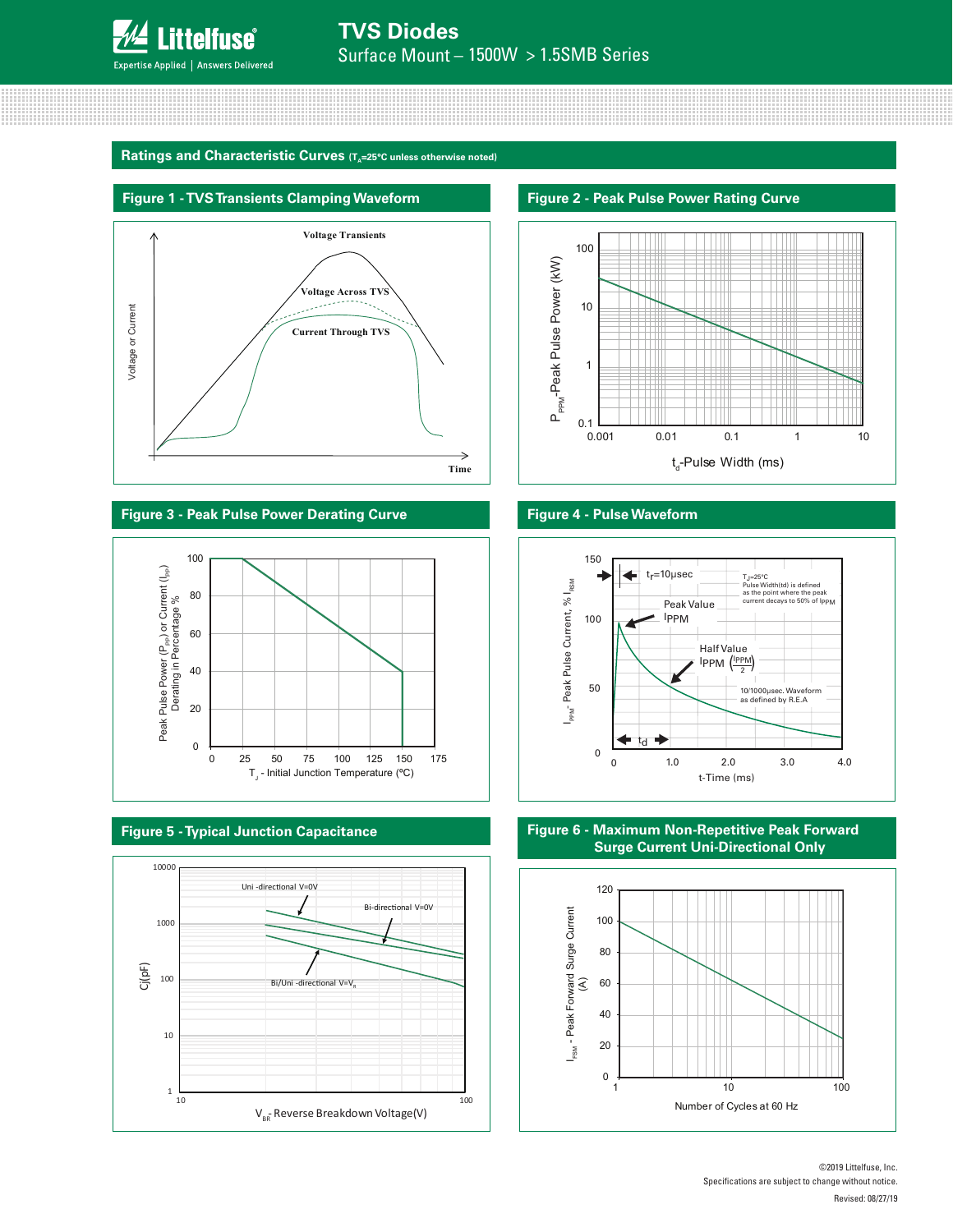

# **TVS Diodes** Surface Mount  $-1500W > 1.5SMB$  Series

### **Figure 7 - Typical Transient Thermal Impedance**



### **Soldering Parameters**

| <b>Reflow Condition</b>            |                                                           | Lead-free assembly |  |  |
|------------------------------------|-----------------------------------------------------------|--------------------|--|--|
|                                    | - Temperature Min (T <sub>s(min</sub> )                   | $150^{\circ}$ C    |  |  |
| Pre Heat                           | - Temperature Max (T <sub>s(max)</sub> )                  | $200^{\circ}$ C    |  |  |
|                                    | - Time (min to max) (t)                                   | $60 - 180$ secs    |  |  |
| to peak                            | Average ramp up rate (Liquidus Temp $(T_a)$ )             | 3°C/second max     |  |  |
|                                    | $T_{S(max)}$ to $T_A$ - Ramp-up Rate                      | 3°C/second max     |  |  |
| Reflow                             | - Temperature (T <sub>1</sub> ) (Liquidus)                | $217^{\circ}$ C    |  |  |
|                                    | - Time (min to max) $(ti)$                                | $60 - 150$ seconds |  |  |
| Peak Temperature (T <sub>D</sub> ) |                                                           | $260^{+0/5}$ °C    |  |  |
| Temperature $(t_{0})$              | Time within 5°C of actual peak                            | $20 - 40$ seconds  |  |  |
| Ramp-down Rate                     |                                                           | 6°C/second max     |  |  |
|                                    | Time 25 $\degree$ C to peak Temperature (T <sub>o</sub> ) | 8 minutes Max.     |  |  |
| Do not exceed                      |                                                           | $260^{\circ}$ C    |  |  |

## **Physical Specifications**

| Weight          | 0.003 ounce, 0.093 grams                                             |  |  |  |  |
|-----------------|----------------------------------------------------------------------|--|--|--|--|
| Case            | JEDEC DO214AA. Molded plastic body<br>over glass passivated junction |  |  |  |  |
| <b>Polarity</b> | Color band denotes cathode except<br>Bidirectional.                  |  |  |  |  |
| <b>Terminal</b> | Matte Tin-plated leads, Solderable<br>per<br>JESD22-B102             |  |  |  |  |







### **Environmental Specifications**

| <b>High Temp. Storage</b>  | JESD22-A103              |
|----------------------------|--------------------------|
| <b>HTRB</b>                | JESD22-A108              |
| <b>Temperature Cycling</b> | JESD22-A104              |
| <b>MSL</b>                 | JEDEC-J-STD-020, Level 1 |
| H3TRB                      | JESD22-A101              |
| <b>RSH</b>                 | JESD22-A111              |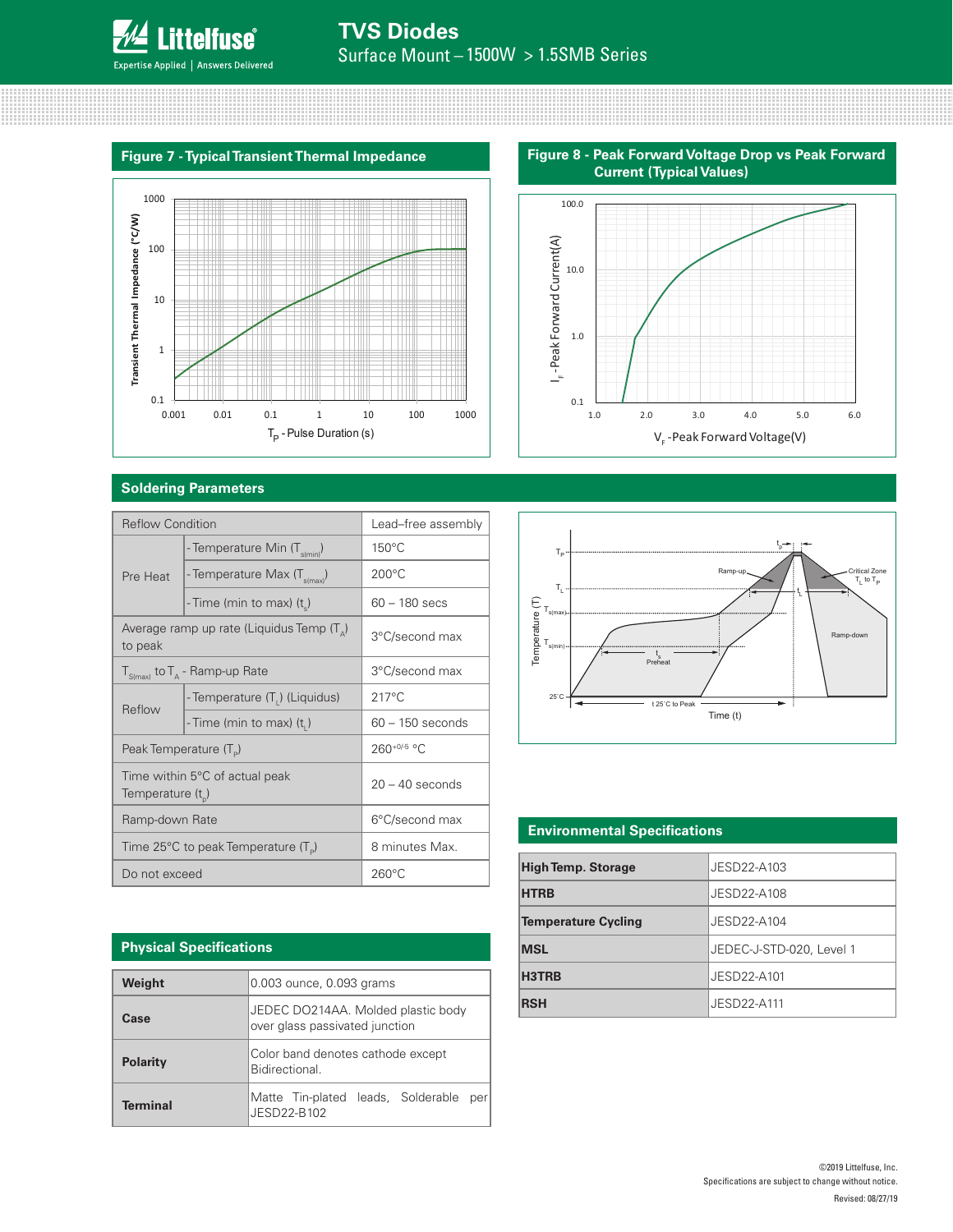

### **Dimensions**



| <b>Dimensions</b> |            | Inches | <b>Millimeters</b> |            |  |
|-------------------|------------|--------|--------------------|------------|--|
|                   | <b>Min</b> | Max    | Min                | <b>Max</b> |  |
| A                 | 0.077      | 0.086  | 1.950              | 2.200      |  |
| B                 | 0.160      | 0.180  | 4.060              | 4.570      |  |
| C                 | 0.130      | 0.155  | 3.300              | 3.940      |  |
| D                 | 0.084      | 0.096  | 2.130              | 2.440      |  |
| E                 | 0.030      | 0.060  | 0.760              | 1.520      |  |
| F                 |            | 0.008  |                    | 0.203      |  |
| G                 | 0.205      | 0.220  | 5.210              | 5.590      |  |
| Н                 | 0.006      | 0.012  | 0.152              | 0.305      |  |
|                   | 0.089      |        | 2.260              |            |  |
| J                 | 0.085      |        | 2.160              |            |  |
| K                 |            | 0.107  |                    | 2.740      |  |
|                   | 0.085      |        | 2.160              |            |  |

### **Part Marking System**



| Packaging   |                      |          |                                  |                            |
|-------------|----------------------|----------|----------------------------------|----------------------------|
| Part number | Component<br>Package | Quantity | Packaging<br>Option              | Packaging<br>Specification |
| 1.5SMBxxxXX | <b>DO-214AA</b>      | 3000     | Tape & Reel - 12mm tape/13" reel | EIA STD RS-481             |